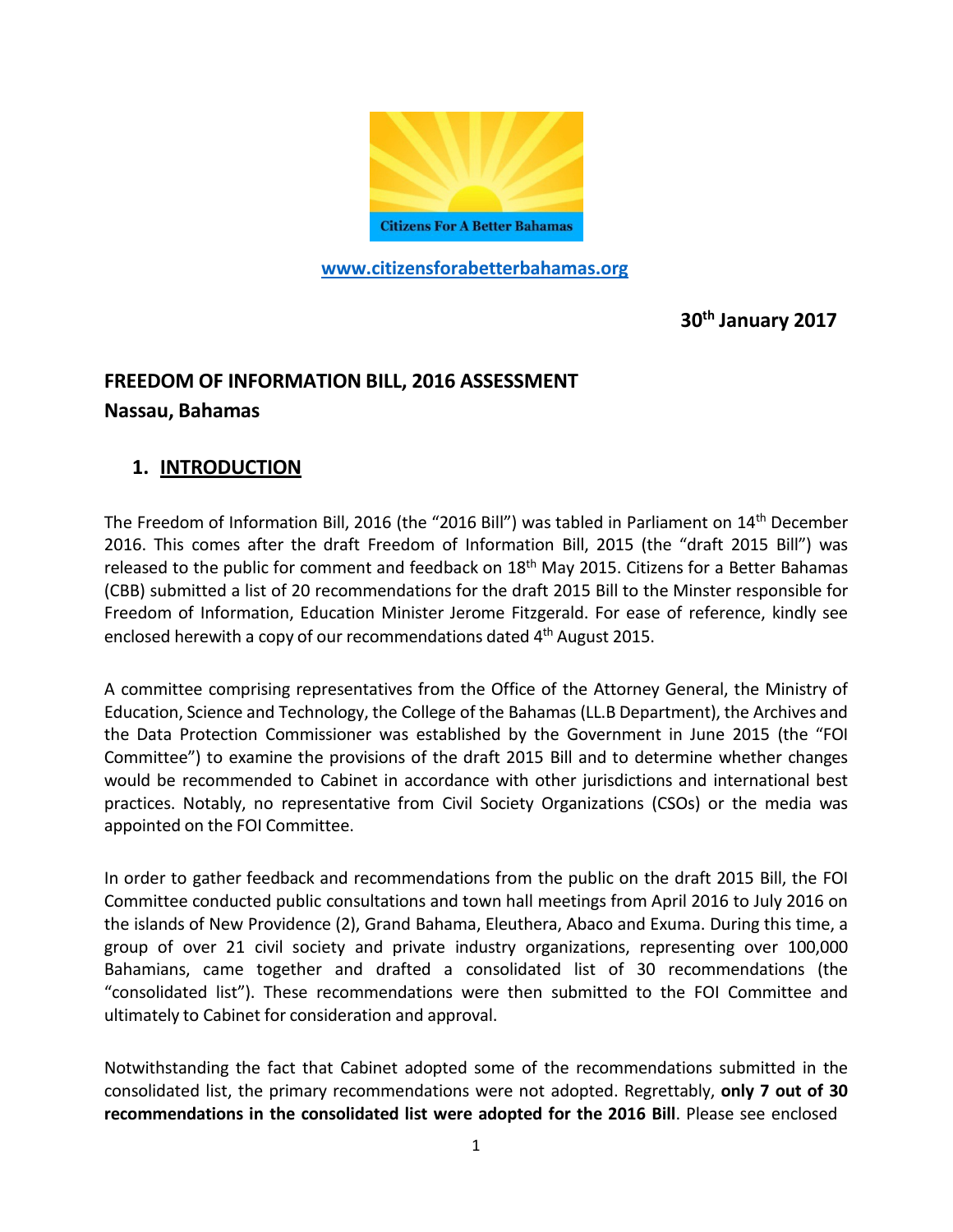document for further reference.

Our major concerns remain outstanding, namely, the appointment of the Information Commissioner; the definition of public authority; time limits for exempt records; and time limits for responding to requests for information.

Accordingly, this paper is drafted for the purpose of providing Parliamentarians with a guidance on the international best practices that substantiate the above-mentioned major concerns. Moreover, it is our hope that Parliamentarians will address these international best practices during the upcoming debates on the 2016 Bill.

#### **2. NOTABLE RECOMMENDATIONS INCLUDED IN THE 2016 BILL**

The following are recommendations addressed in the consolidated list and approved by Cabinet for the 2016 Bill:

- 1) The provisions of the Act shall be interpreted so as to further the objects set out in the Act (sec. 4(2));
- 2) Introduction of Public Interest considerations(sec. 2);
- 3) Personal data compatible with the objects of the Act if a person is a public servant and the request is made in respect to Government business, a balance should be struck between privacy and disclosure in the public interest; and
- 4) The Information Commissioner shall provide training to public authorities for implementation and compliance under the Act in accordance with best practices (sec. 35).

### **3. SUBSTANTIVE DEFICIENCIES THAT REMAIN IN THE 2016 BILL**

Notwithstanding the above-mentioned recommendations that were included in the 2016 Bill, there still remains a number of deficienciesthat were not addressed, making it short of international best standards. The following are the top four deficiencies in the 2016 Bill, along with the respective recommendations that we submitted:

1) Section 30(1): Appointment of the Information Commissioner

**Recommendation:** The Information Commissioner should be appointed through measures independent of the Government, such as the Judicial Services Committee or a Parliament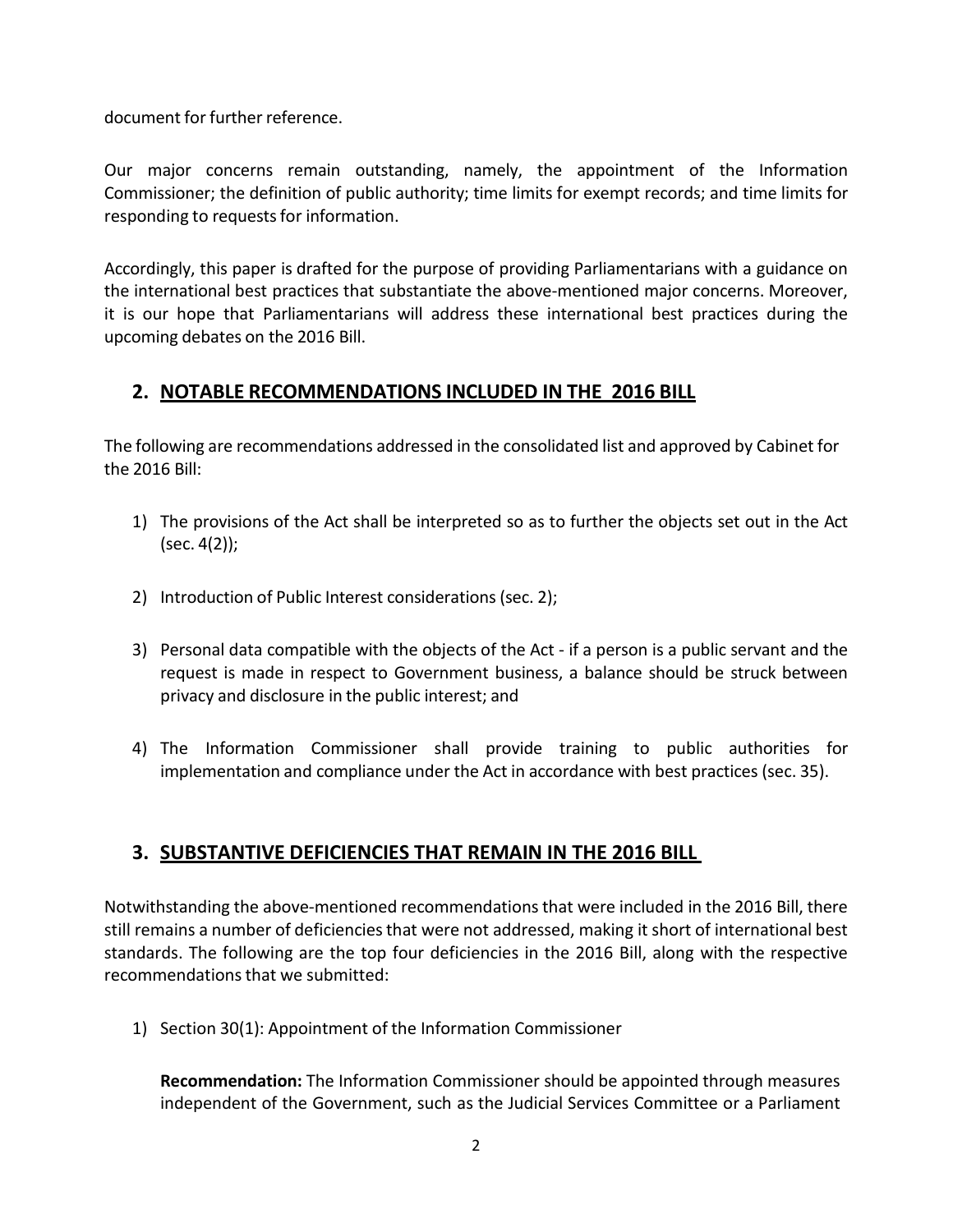Select Committee with representation from the Opposition. Additionally, civil society should be included in the decision-making process either though membership on the Select Committee or the publication of a short-list of candidates and public feedback on the candidates.

2) Section 2: Definition of Public Authority

**Recommendation:** The definition of "public authority" in section 2 should also include legislative, administrative and non-statutory bodies. The FOI Bill should also cover private organizations that operate with substantial public funds and performing public functions and services.

3) Section 6(3): Exempt records remain exempt for thirty years

**Recommendation:** Thirty years should be reduced to fifteen years.

4) Section 7(4): Time limit for responding to requests for information - currently up to thirty days with a possible extension of a further thirty days on the basis of "reasonable cause" which is not defined in the Bill. Additionally, a public authority has up to fourteen days to transfer a request.

**Recommendation:** These time limits for public authorities to respond to requests for information are very excessive. The extension period should be reduced to ten days and "reasonable cause" for such extension should be limited to force majeure events. Furthermore, the transfer period should be no longer than five days

#### **4. INTERNATIONAL BEST PRACTICES**

To support our recommendations, the following are examples of specific sections taken from legislations from around the world that are considered as international best standards and would also be applicable with a Westminster system:

#### 4.1**Appointment of the Information Commissioner**

| <b>COUNTRY</b>                                | <b>PROVISION</b>                               |
|-----------------------------------------------|------------------------------------------------|
| Bangladesh - "Right to Information Act, 2009" | 14. Selection Committee.                       |
|                                               | (1) A selection committee shall consist of the |
|                                               | following 5 (five) members with a view to      |
|                                               | recommendation<br>providing<br>for<br>the      |
|                                               | appointment of the Chief Information           |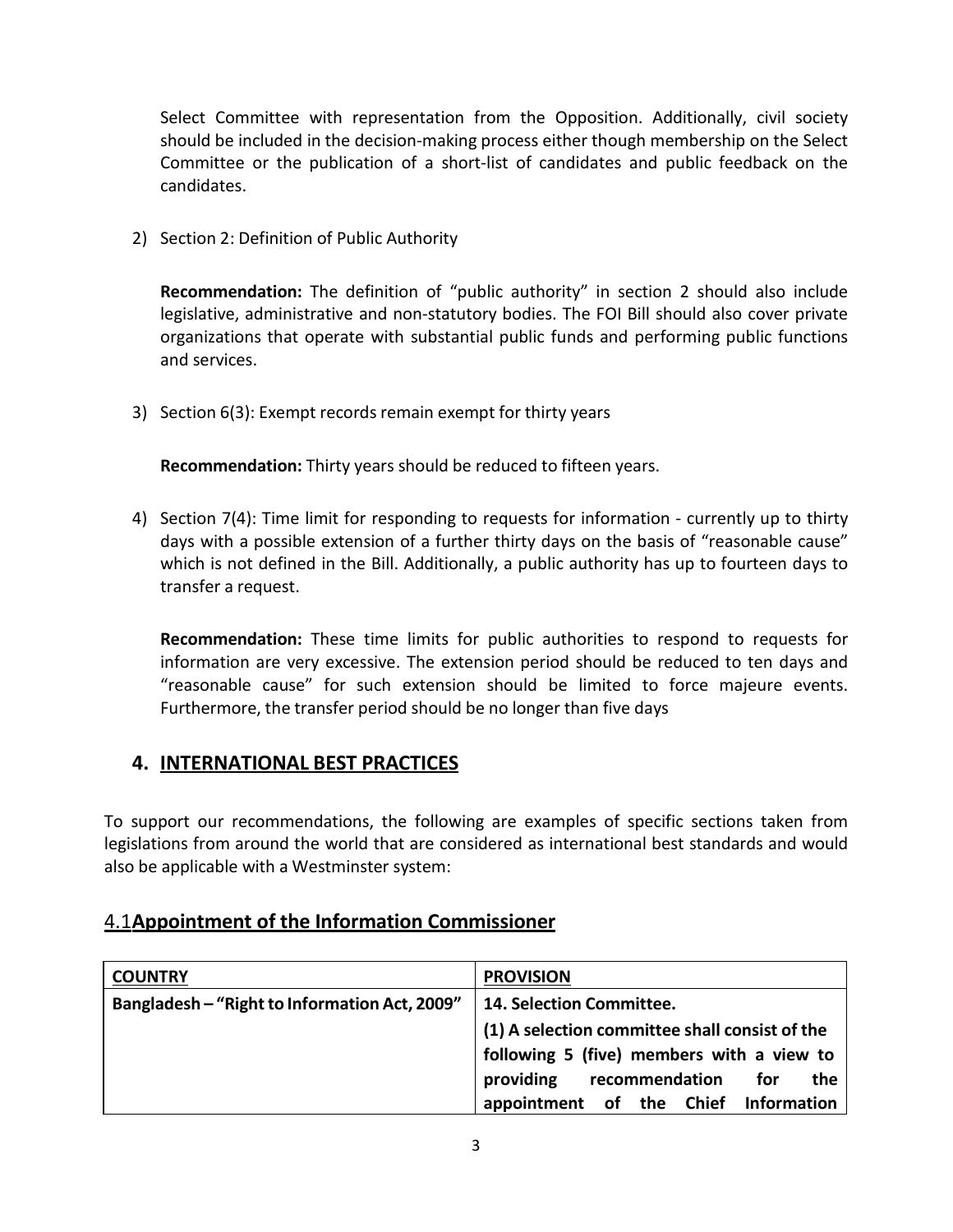|                       |                                                                              | <b>Information</b><br><b>Commissioner</b><br>and<br><b>Commissioners, namely:</b>                                                                                                                                                                               |
|-----------------------|------------------------------------------------------------------------------|-----------------------------------------------------------------------------------------------------------------------------------------------------------------------------------------------------------------------------------------------------------------|
|                       |                                                                              | (a) a judge of the Appellate Division,<br>nominated by the Chief Justice, who<br>shall also be its Chairman;<br>(b) the<br><b>Cabinet Secretary</b><br>the<br>0f<br>Government of the People's Republic                                                         |
|                       |                                                                              | of Bangladesh;<br>(c) one member from the ruling party and<br>one from the opposition, nominated<br>by the Speaker while the Parliament is<br>in session;                                                                                                       |
|                       |                                                                              | (d) one representative nominated by the<br>Government from among the persons<br>involved<br>the<br>profession<br>in<br>0f<br>journalism holding a post equivalent<br>to the editor or a prominent member<br>of the society related to<br>mass<br>communication. |
|                       |                                                                              | 15. Appointment, tenure, resignation etc. of<br>the Chief Information Commissioner and other<br>Commissioners.<br>The<br>President<br>(1)<br>shall,<br>the<br>on<br>recommendation of the selection committee,<br>appoint the Chief Information Commissioner    |
|                       |                                                                              | and other Information Commissioners.                                                                                                                                                                                                                            |
| Cayman Islands-<br>i) | "Freedom<br><b>Information</b><br>of<br>Law<br>(2015 Revision)"              | 35. (1) There is hereby established the position<br>of Information Commissioner, the office-<br>bearer of which shall be appointed by the<br>Governor after consultation with Cabinet and<br>after a process conducted in accordance with                       |
| ii)                   | "Freedom<br><b>of</b><br><b>Information</b><br>(Information<br>Commissioner) | the following principles-                                                                                                                                                                                                                                       |
|                       | 2008"<br>Regulations,<br>(see                                                | (a) participation by the public<br>in the<br>nomination process;                                                                                                                                                                                                |
|                       | enclosure)                                                                   | (b) transparency and openness; and                                                                                                                                                                                                                              |
|                       |                                                                              | (c) the publication of a shortlist of candidates,                                                                                                                                                                                                               |
|                       |                                                                              | in accordance with such procedures as may be<br>provided for in regulations made by the<br>Cabinet.                                                                                                                                                             |
|                       |                                                                              | <b>Information Commissioner Regulations:</b>                                                                                                                                                                                                                    |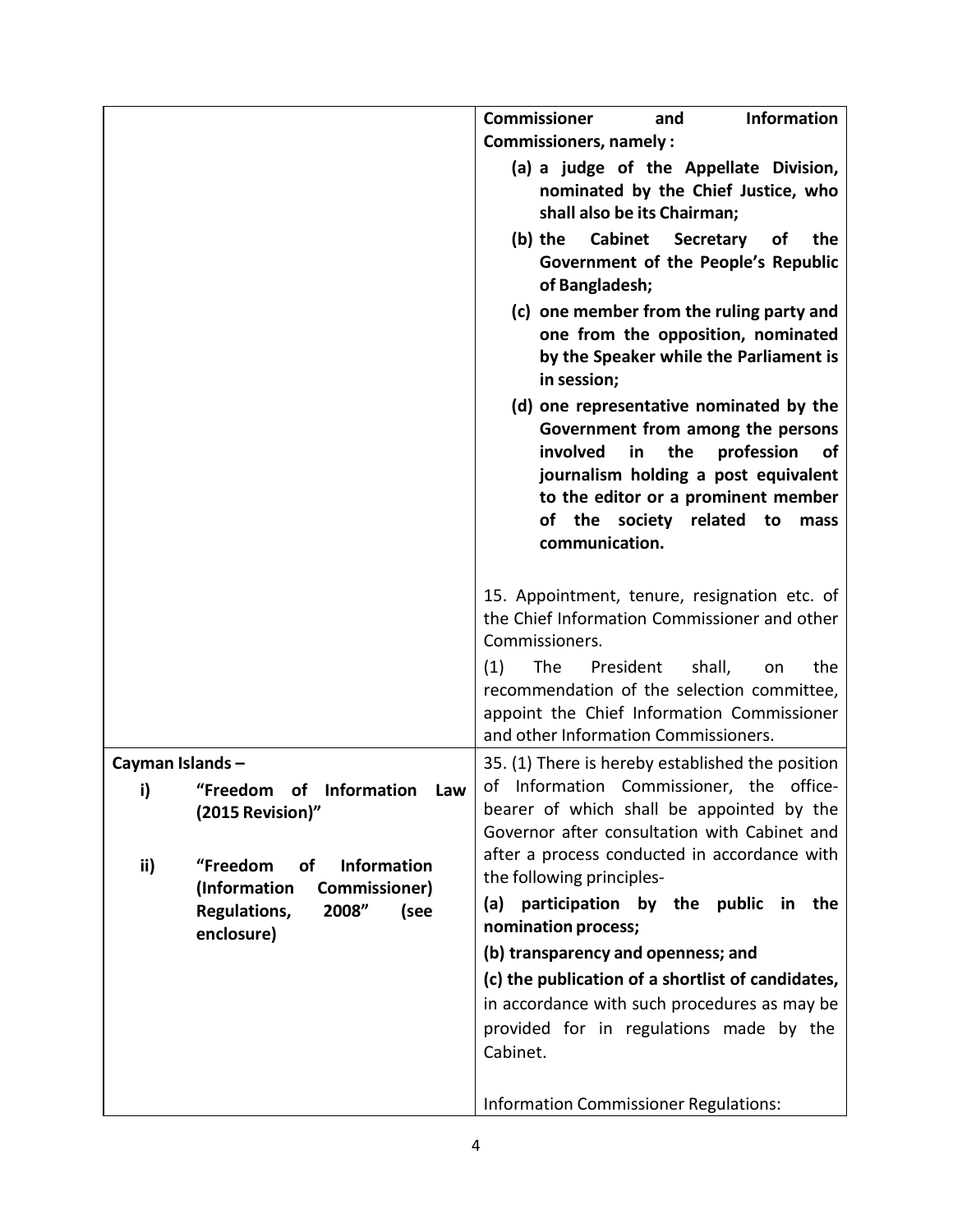| 2. (1) The Governor shall appoint a selection<br>panel not exceeding five persons, including at<br>least one member of the official opposition in<br>the Legislative Assembly and a member of the<br>public.                                           |
|--------------------------------------------------------------------------------------------------------------------------------------------------------------------------------------------------------------------------------------------------------|
| 6. (1) The selection panel shall review the<br>applications and nominations (made by the<br>public) in accordance with the requirements<br>of section 35 (1) of the Law and the job<br>description, and prepare a shortlist of suitable<br>candidates. |
| (2) Subject to subsection (3), the selection<br>panel shall dispatch written notification to<br>each candidate who has not been shortlisted.                                                                                                           |
| (3) After dispatching the written notification<br>referred to in subsection (2), the selection<br>panel shall in the same manner as the job<br>advertisement was placed notify the public of<br>the shortlist of candidates.                           |

## 4.2**Definition of Public Authority**

| <b>COUNTRY</b>                                                         | <b>PROVISION</b>                                                                                                      |
|------------------------------------------------------------------------|-----------------------------------------------------------------------------------------------------------------------|
| Antigua and Barbuda - "The Freedom of<br><b>Information Act, 2004"</b> | 3. For the purposes of this Act, a public<br>authority means -                                                        |
|                                                                        | (a) the Government;                                                                                                   |
|                                                                        | (b) a Ministry of the Government and a<br>department, division or unit, by whatever<br>name known, of a Ministry;     |
|                                                                        | (c) the Barbuda Council established under<br>section 123 of the Constitution and the<br>Barbuda Local Government Act; |
|                                                                        | $(d)$ ) a body-                                                                                                       |
|                                                                        | (i) established by or under the Constitution or                                                                       |
|                                                                        | any other law;                                                                                                        |
|                                                                        | owned, controlled or substantially<br>(ii)<br>financed by the Government from public<br>funds;                        |
|                                                                        | (iii) carrying out a function conferred by law or<br>by executive action, or a public function                        |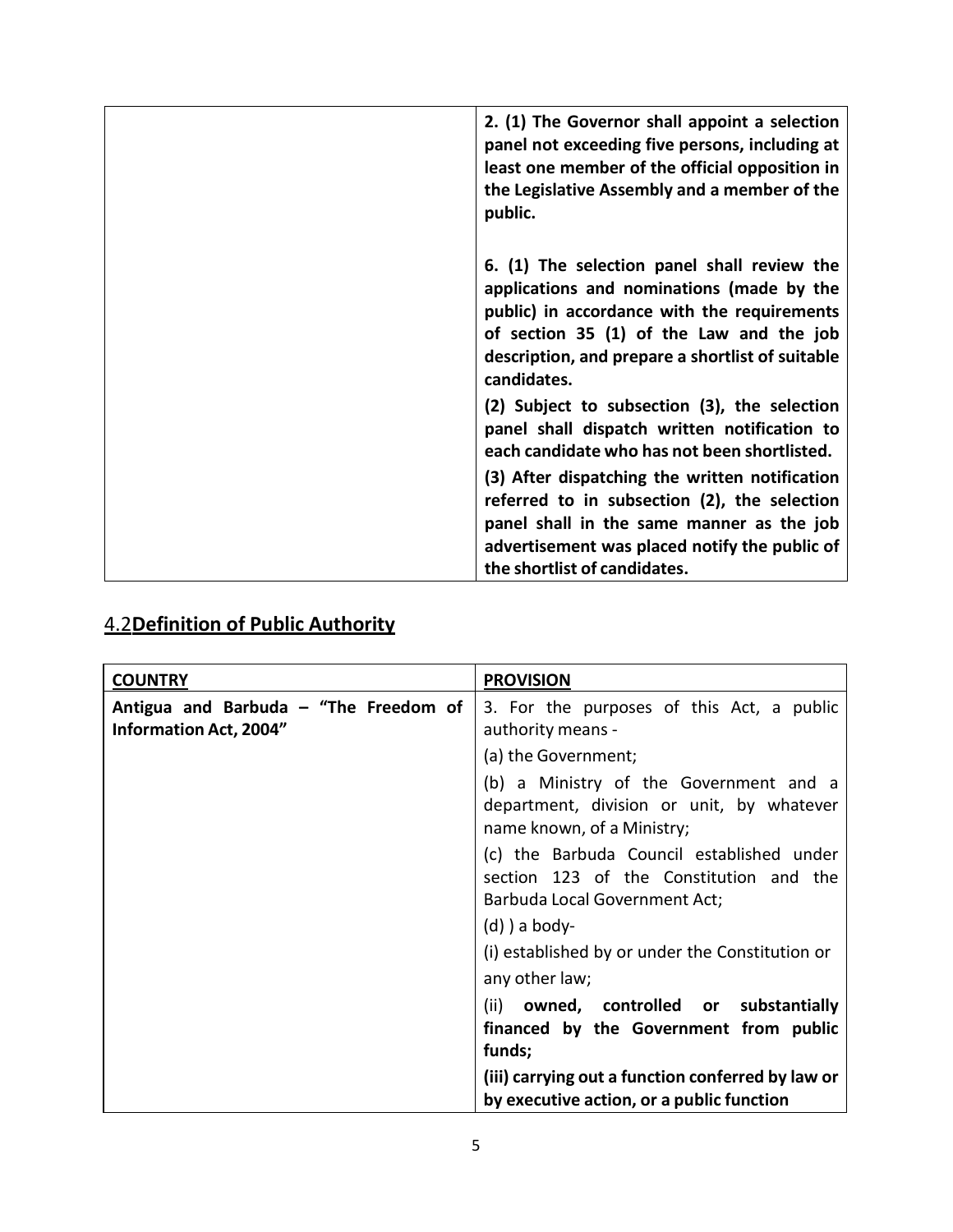|                                               | conferred by the Government, only to the                                                                                                                                    |
|-----------------------------------------------|-----------------------------------------------------------------------------------------------------------------------------------------------------------------------------|
|                                               | extent of that function                                                                                                                                                     |
| Bangladesh - "Right to Information Act, 2009" | 2(b) "Authority" means                                                                                                                                                      |
|                                               | (i) any organization constituted in accordance<br>with the Constitution of the People's Republic<br>of Bangladesh;                                                          |
|                                               | (ii) and ministry, division or office established<br>under the Rules of Business made under article<br>55(6) of the Constitution of the People's<br>Republic of Bangladesh; |
|                                               | (iii)<br>statutory body or<br>institution<br>any<br>established by or under any Act;                                                                                        |
|                                               | (iv) any private organisation or institution run<br>by government financing or with aid in grant<br>from the government fund;                                               |
|                                               | (v) any private organisation or institution run<br>by foreign aid in grant;                                                                                                 |
|                                               | (vi) any organisation or institution that                                                                                                                                   |
|                                               | undertakes public functions in accordance                                                                                                                                   |
|                                               | with any contract made on behalf of the<br>Government or made with any<br>public                                                                                            |
|                                               | organisation or institution; or                                                                                                                                             |
|                                               | (vii) any organisation or institution as may be                                                                                                                             |
|                                               | notified in the official Gazette from time to                                                                                                                               |
|                                               | time by the Government;                                                                                                                                                     |
| India - "The Right to Information Act, 2005"  | 2. Definitions                                                                                                                                                              |
|                                               | (h) "public authority" means any authority<br>or body or institution of self-government<br>established or constituted-                                                      |
|                                               | (a) by or under the Constitution;                                                                                                                                           |
|                                               | (b) by any other law made by Parliament;                                                                                                                                    |
|                                               | (c) by any other law made by State<br>Legislature;                                                                                                                          |
|                                               | (d) by notification issued or order made by<br>the appropriate Government,                                                                                                  |
|                                               |                                                                                                                                                                             |
|                                               | and includes any-<br>(i) body owned, controlled or substantially                                                                                                            |
|                                               | financed;                                                                                                                                                                   |
|                                               | (ii)non-Government organisation<br>substantially financed,                                                                                                                  |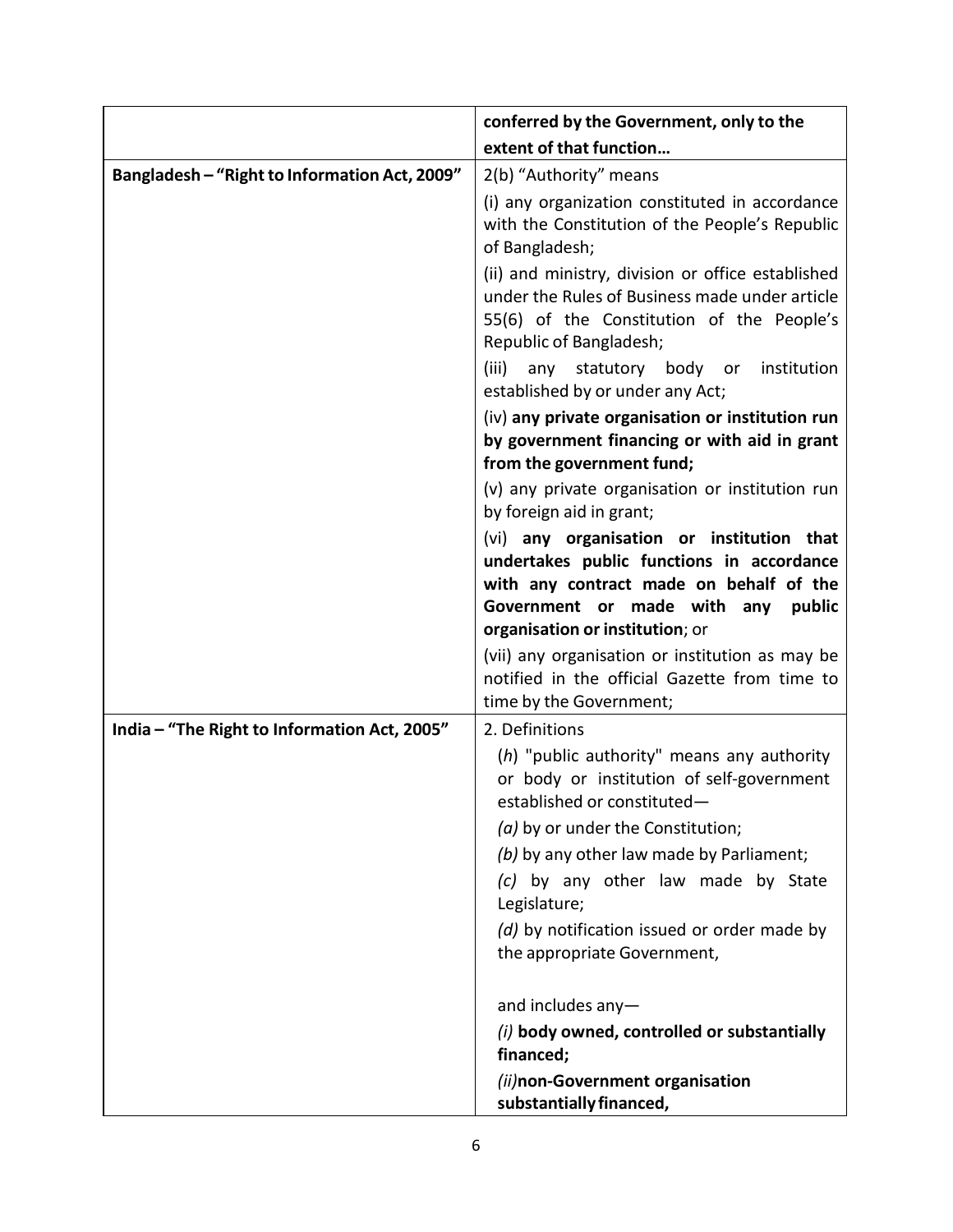|                                                                            | directly or indirectly by funds provided by<br>the appropriate Government                                                                                                                                                                                                                                                                                                                                                                                                                                                                                                                                                                                                                                                                                                                                                                                                                                                                                                                                                                                          |
|----------------------------------------------------------------------------|--------------------------------------------------------------------------------------------------------------------------------------------------------------------------------------------------------------------------------------------------------------------------------------------------------------------------------------------------------------------------------------------------------------------------------------------------------------------------------------------------------------------------------------------------------------------------------------------------------------------------------------------------------------------------------------------------------------------------------------------------------------------------------------------------------------------------------------------------------------------------------------------------------------------------------------------------------------------------------------------------------------------------------------------------------------------|
| "Freedom<br>Trinidad<br>and<br>of l<br><b>Tobago</b><br>Information, 1999" | 4. In this Act:<br>"public authority" means-<br>(a) Parliament, a Joint Select Committee of<br>Parliament or a committee of either House of<br>Parliament;<br>(b) subject to section 5(2), the Court of Appeal,<br>the High Court, the Industrial Court, the Tax<br>Appeal Board or a Court of summary<br>jurisdiction;<br>(c) the Cabinet as constituted under the<br>Constitution;<br>(d) a Ministry or a department or division of a<br>Ministry;<br>.<br>(i) a company incorporated under the laws of<br>the Republic of Trinidad and Tobago which is<br>owned or controlled by the State;<br>(k) a body corporate or unincorporated<br>$entity-$<br>(i) in relation to any function which it<br>exercises on behalf of the State;<br>(ii) which is established by virtue of the<br>President's prerogative, by a Minister of<br>Government in his capacity as such or by<br>another public authority; or<br>(iii) which is supported, directly or indirectly,<br>by Government funds and<br>over which<br>Government is in a position to exercise<br>control; |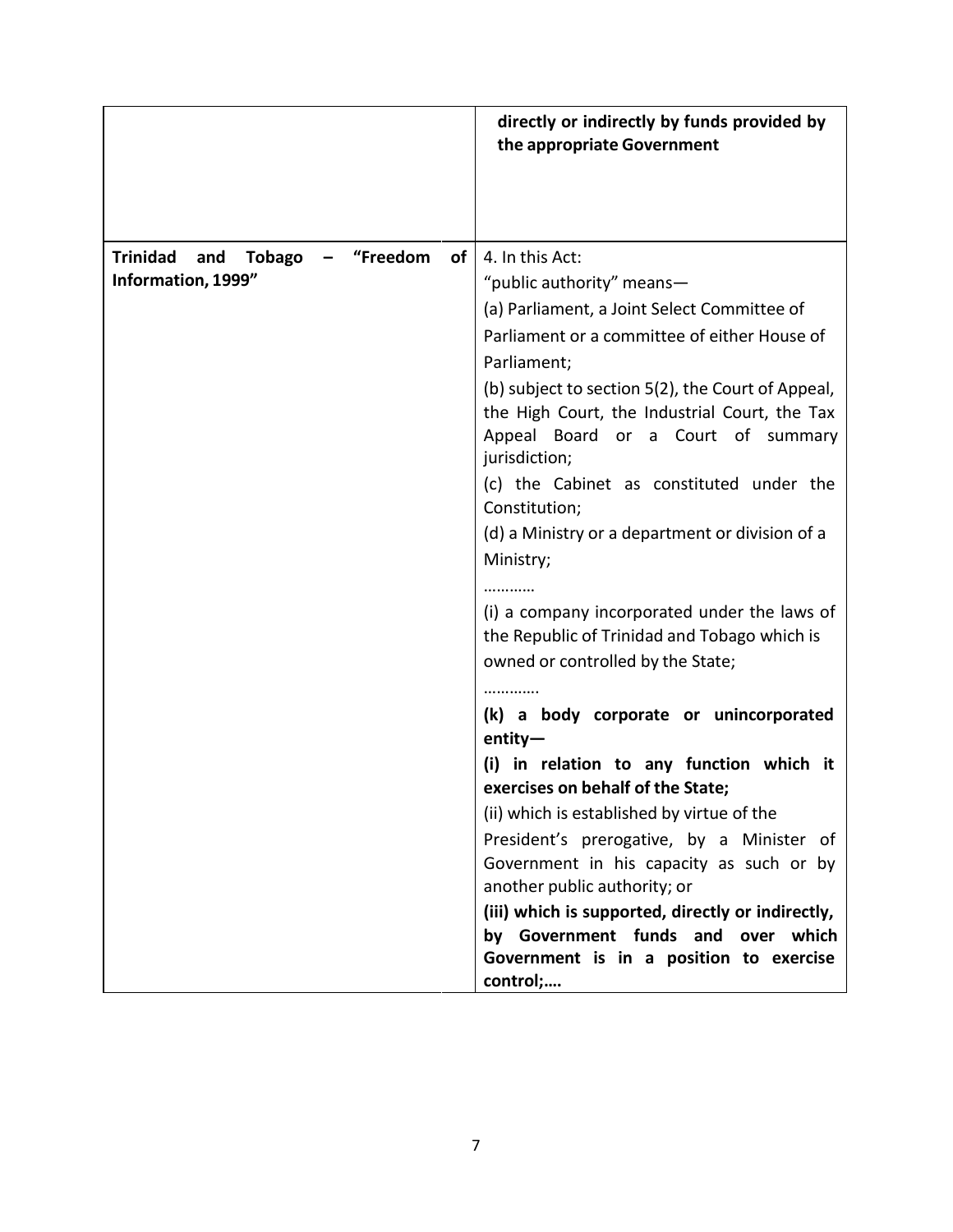## 4.3**Time limits for Exempt Records**

| <b>COUNTRY</b>                             | <b>PROVISION</b>                                                                               |
|--------------------------------------------|------------------------------------------------------------------------------------------------|
| Canada - "Access to Information Act, 1985" | 21. (1) The head of a government institution                                                   |
|                                            | may refuse to disclose any record requested                                                    |
|                                            | under this Act that contains                                                                   |
|                                            | (a) ) advice or recommendations developed                                                      |
|                                            | by or for a government institution or a minister                                               |
|                                            | of the Crown,                                                                                  |
|                                            | (b) an account of consultations or deliberations                                               |
|                                            | in which directors, officers or employees of a                                                 |
|                                            | government institution, a minister of                                                          |
|                                            | the Crown or the staff of a minister participate,                                              |
|                                            | (c) positions or plans developed for the                                                       |
|                                            | purpose of negotiations carried on or to be                                                    |
|                                            | carried on by or on behalf of the Government<br>of Canada and considerations relating thereto, |
|                                            | or                                                                                             |
|                                            | (d) plans relating to the management of                                                        |
|                                            | the administration<br>personnel<br>of<br>or<br>a                                               |
|                                            | government institution that have not yet been                                                  |
|                                            | put into operation,                                                                            |
|                                            | if the record came into existence less than                                                    |
|                                            | twenty years prior to the request.                                                             |
|                                            | (2) Subsection (1) does not apply in respect                                                   |
|                                            | of a record that contains                                                                      |
|                                            | (a) ) an account of, or a statement of                                                         |
|                                            | reasons for, a decision that is made in the                                                    |
|                                            | exercise of a discretionary power or an                                                        |
|                                            | adjudicative                                                                                   |
|                                            | function and that affects the rights of a person;                                              |
|                                            | or                                                                                             |
|                                            | (b) a report prepared by a consultant or an                                                    |
|                                            | adviser who was not a director, an officer or                                                  |
|                                            | an employee of a government institution or a                                                   |
|                                            | member of the staff of a minister of the Crown                                                 |
| Cayman Islands - "Freedom of Information   | 6(2) The exemption of a record or part thereof                                                 |
| Law (2015 Revision)"                       | from disclosure shall not apply after the record                                               |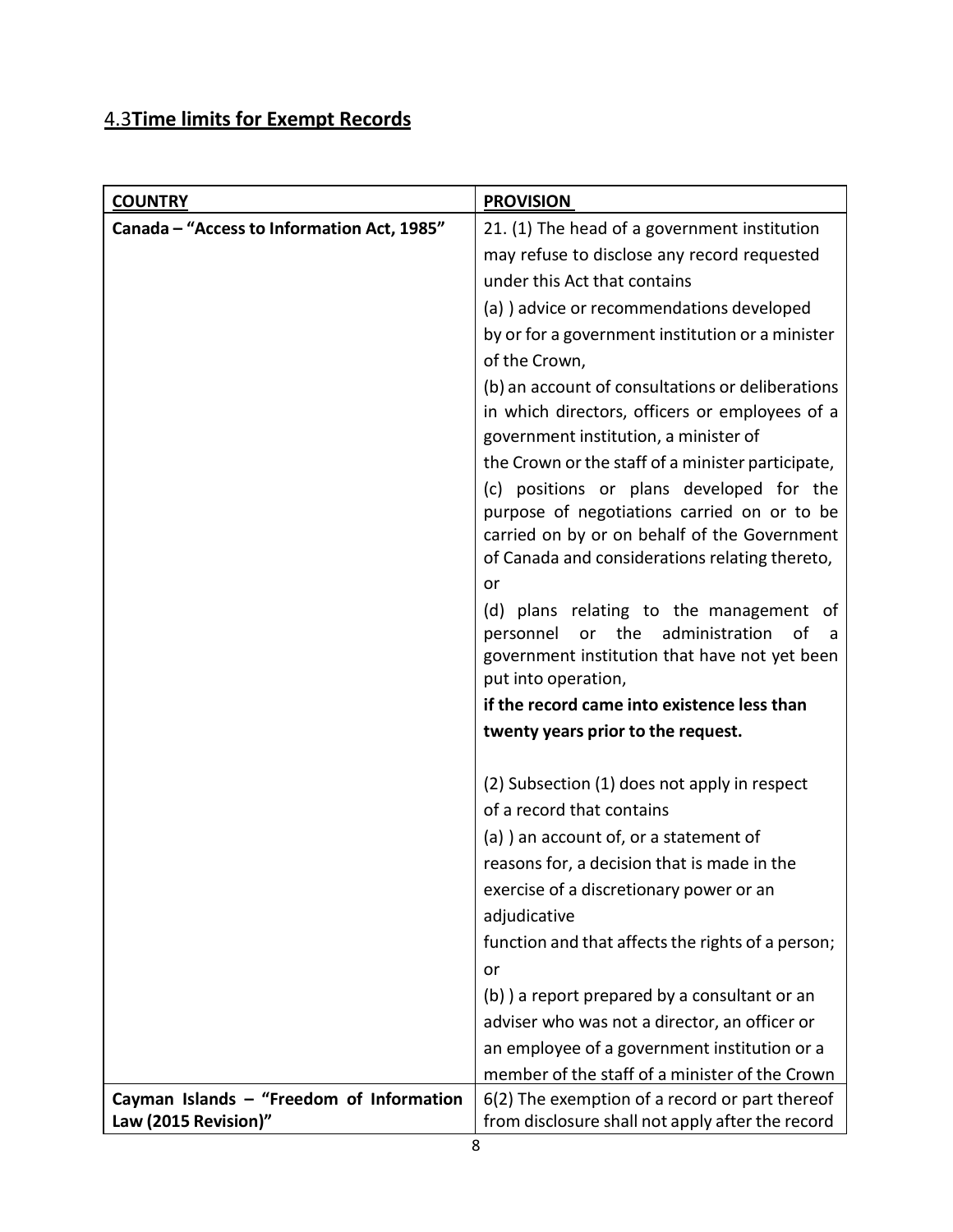|                                                                | has been in existence for twenty years unless<br>otherwise stated in this Law.                                                                                                                                                                                                                                                                                                        |
|----------------------------------------------------------------|---------------------------------------------------------------------------------------------------------------------------------------------------------------------------------------------------------------------------------------------------------------------------------------------------------------------------------------------------------------------------------------|
| India - "The Right to Information Act, 2005"                   | 8(3) Subject to the provisions of clauses (a), (c)<br>and (i) of sub-section (1), any information<br>relating to any occurrence, event or matter<br>which has taken place, occurred or happened<br>twenty years before the date on which any<br>request is made under section 6 shall be<br>provided to any person making a request under<br>that section                             |
| "Freedom<br>Trinidad and<br>Tobago<br>of<br>Information, 1999" | <b>Exempt documents in respect of Cabinet</b><br><b>Documents and Internal Working Documents</b><br>see: Sections. 24 and 27<br>(2) Subsection (1) shall cease to apply to a<br>document brought into existence on or after<br>the commencement of this Act when a period<br>of ten years has elapsed since the last day of<br>the year in which the document came into<br>existence. |

## 4.4**Time limits for responding to requests for information**

| <b>COUNTRY</b>                                                         | <b>PROVISION</b>                                                                                                                                                                                                                                                                                                                                  |
|------------------------------------------------------------------------|---------------------------------------------------------------------------------------------------------------------------------------------------------------------------------------------------------------------------------------------------------------------------------------------------------------------------------------------------|
| Antigua and Barbuda - "The Freedom of<br><b>Information Act, 2004"</b> | 18. (1) Subject to subsections (2) and (3), an<br>official of a public authority must respond to a<br>request for information as soon as practicable<br>and in any event within twenty working days<br>of receipt of the request if the request has been<br>approved and the applicant has paid the fees<br>required to be paid under section 20. |
|                                                                        | (2) Where a request for information relates to<br>information which reasonably appears to be<br>necessary to safeguard the life or liberty of a<br>person, the official shall provide a response<br>within 48 hours.                                                                                                                              |
| Bangladesh - "Right to Information Act, 2009"                          | 9. Procedure for providing information.<br>(1) The designated officer shall, on receipt of a<br>request under sub-section (1) of section 8,<br>provide the information to the applicant<br>within 20 (twenty) working days from the<br>date of receiving the request.<br>(2) Notwithstanding anything contained in sub-                           |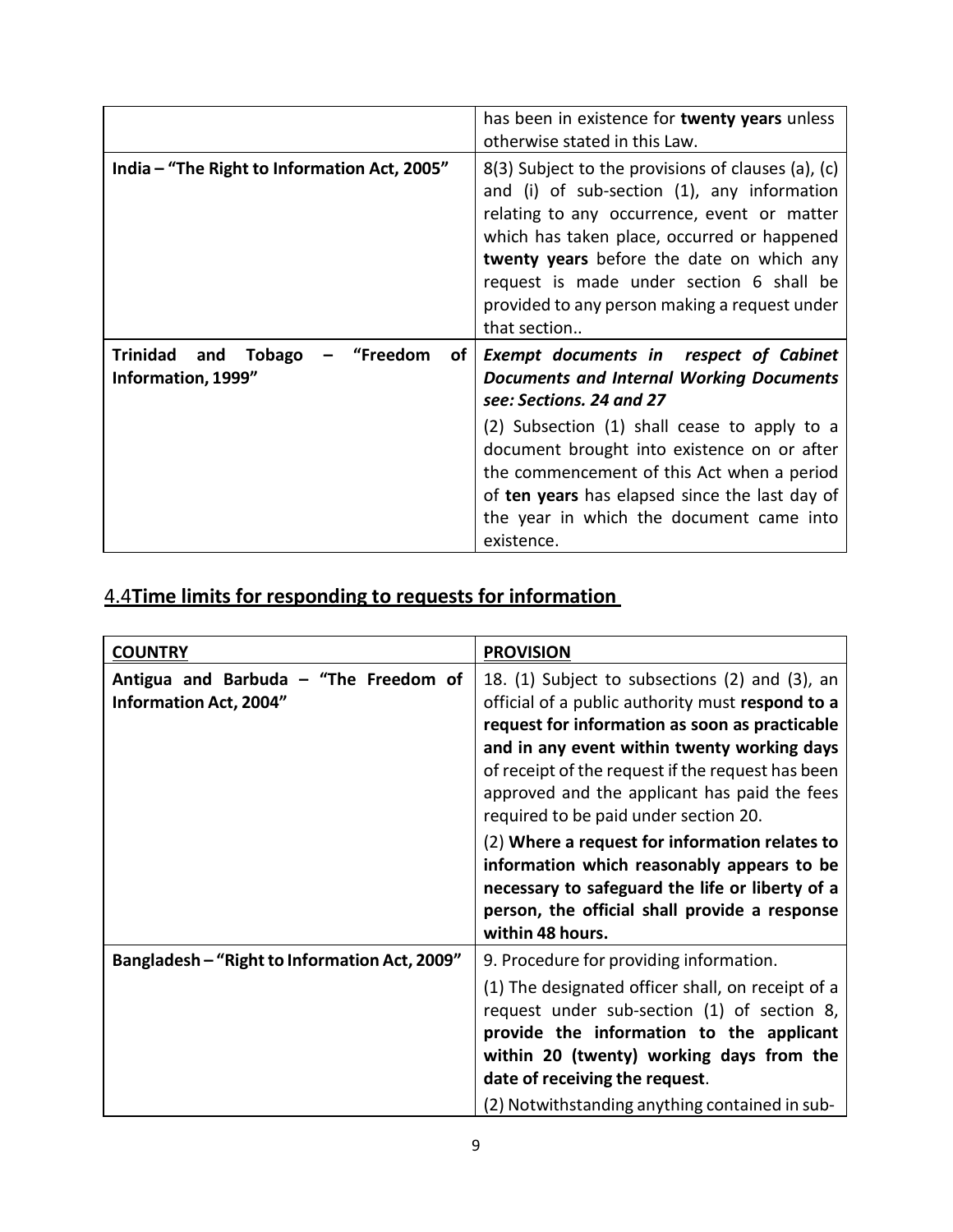|                                                        | section (1), if more than one unit or authority<br>are involved with the information sought for,<br>such information may be provided within 30<br>(thirty) working days.<br>(3) Despite anything contained in sub-section<br>(1) and (2), if the officer in charge, due to any<br>reason, fails to provide the information sought<br>for, he shall inform the applicant the reasons<br>thereof in writing within 10 (ten) working days. |
|--------------------------------------------------------|-----------------------------------------------------------------------------------------------------------------------------------------------------------------------------------------------------------------------------------------------------------------------------------------------------------------------------------------------------------------------------------------------------------------------------------------|
|                                                        | (4) Notwithstanding anything contained in<br>sub-section (1) and (2), if a request made<br>under sub-section (1) of section 8 is relating to<br>the life and death, arrest and release from jail<br>of any person, the officer-in-charge shall<br>provide preliminary information thereof<br>within 24 (twenty-four) hours.                                                                                                             |
| Malta - "Freedom of Information Act, 2008"             | 10. Subject to this Act, the public authority to<br>which a request is made in accordance with<br>article 6 or is transferred in accordance with<br>shall, as soon as<br>article 8<br>reasonably<br>practicable, and in any case not later than<br>twenty working days after the day on which<br>the request is received by the authority -<br>(a) decide whether the request is to be granted                                          |
|                                                        | and, if it is to be granted, in what manner and<br>for what charge (if any); and                                                                                                                                                                                                                                                                                                                                                        |
|                                                        | (b) ) inform the applicant accordingly in writing.                                                                                                                                                                                                                                                                                                                                                                                      |
| United Kingdom - "Freedom of Information<br>Act, 2000" | $10.$ -(1) Subject to subsections (2) and (3), a<br>public authority must comply with section 1(1)                                                                                                                                                                                                                                                                                                                                      |
|                                                        | promptly and in any event not later than the                                                                                                                                                                                                                                                                                                                                                                                            |
|                                                        | twentieth working day following the date of                                                                                                                                                                                                                                                                                                                                                                                             |
|                                                        |                                                                                                                                                                                                                                                                                                                                                                                                                                         |

### **5. CONCLUSION**

Given that the primary recommendations submitted by civil society and private industry organizations, representing over 100,000 Bahamians, were not adopted and included in the 2016 Bill, it is imperative that Parliamentarians consider these during the upcoming debate. Particular attention should be made on the appointment of the Information Commissioner in the Cayman Islands, as mandated by the Cayman Islands **"Freedom of Information (Information Commissioner) Regulations, 2008".** These primary recommendations that were submitted are based on international best standards and truly represent the best for all Bahamians.